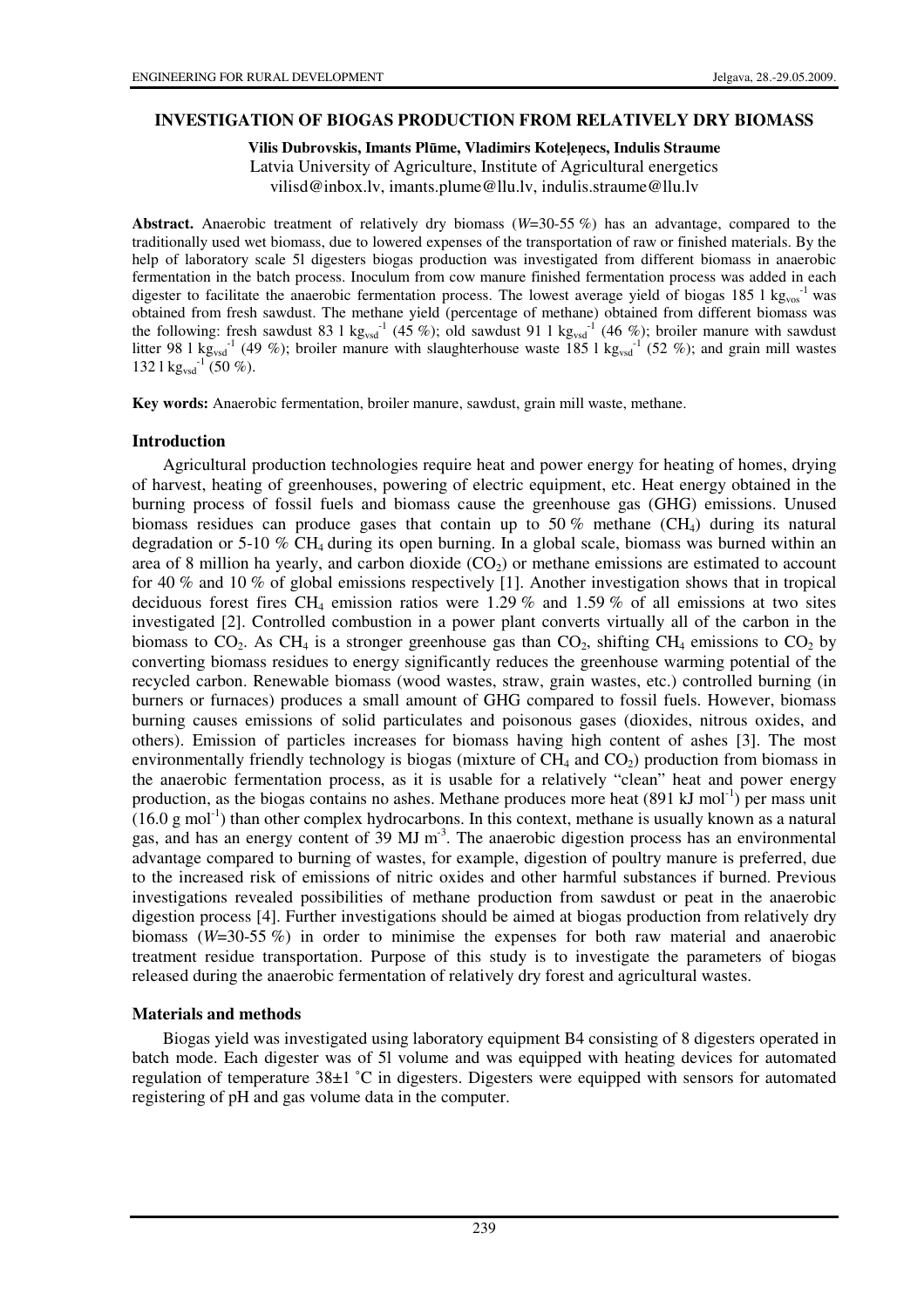

Fig. 1. **Laboratory digesters for investigation of biogas from biomass** 

Chicken manure with sawdust litter was filled in the digester D1 (Table 1) and chicken manure (with sawdust litter) mixture with slaughterhouse waste was used in the digester D2. Mixtures of fresh sawdust with water were filled in digesters D3 and D4, and old sawdust mixtures with water were filled in digesters D5 and D6. Grain mill waste mixtures with water were used in digesters D7 and D8. Fermented cow's manure was added to all digesters in the ratio of 24 % to 35 %, to provide methanegenous microbial inoculum for a successful anaerobic fermentation process (Table).

Substrates were analysed for organic matter, total solids, organic solids and moisture content before filling in and after extracting out of the digesters. The accuracy of the measurement was ±0.02 for pH value,  $\pm 0.00251$  for the volume of gas and  $\pm 0.1$  °C for the temperature. Anaerobic fermentation in the digesters was provided during 3-6 months period and interrupted, when biogas producing is stopped.

# **Results and discussion**

Fermentation process was provided in batch mode without mixing (apart the initial mixing) or recirculation of the liquid part of substrates in all digesters. Results of the anaerobic fermentation of biomass for all digesters are shown in Table 1.

The average parameters of different wastes fermentation are shown in Fig. 2 and Fig. 3. The lowest average yields of biogas 185 l kg<sub>vsd</sub><sup>-1</sup> and methane 83 l kg<sub>vsd</sub><sup>-1</sup> were obtained from fresh sawdust (D3, D4), that can be explained by inhibiting effect of lignin and other harmful substances from sawdust in the anaerobic fermentation process (Fig. 2). A small increase of biogas output was registered for old sawdust (7 %) and for chicken manure (by 9 %), compared to fresh sawdust, due to the inhibiting influence of sawdust. Methane yields from old sawdust, chicken manure, chicken manure with slaughterhouse waste or grain mill waste were higher by 10 %, 19 %, 124 % or 60 % compared to methane yield from fresh sawdust respectively (Fig. 3).

The hiighest yields of biogas  $354.2 \text{ l kg}_{\text{vsd}}$ <sup>-1</sup> and methane  $184.5 \text{ l kg}_{\text{vsd}}$ <sup>-1</sup> were registered in relation to chicken manure with slaughterhouse waste mixture (D2), that can be explained by supplemental easy degradable slaughterhouse waste and a lower amount of sawdust, incorporated in chicken manure as litter (see Fig. 2).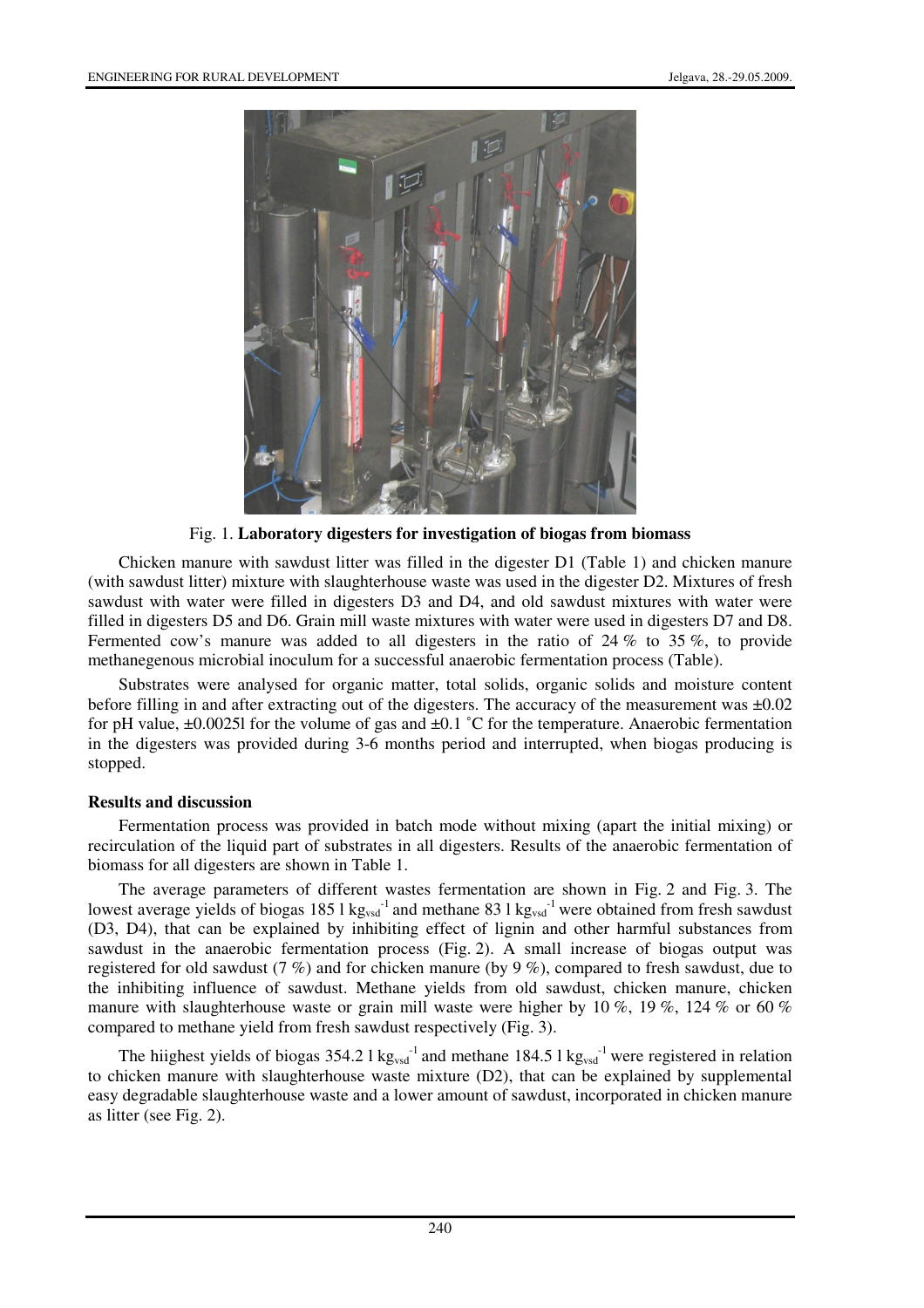| ٦<br>аΓ<br>۱<br>ι٣ |  |
|--------------------|--|
|                    |  |

| <b>Parameter</b>             | Unit                                       | D <sub>1</sub>       | D2                            | D <sub>3</sub>    | D <sub>4</sub>    | D <sub>5</sub>           | D <sub>6</sub>    | D7                   | D <sub>8</sub>    |
|------------------------------|--------------------------------------------|----------------------|-------------------------------|-------------------|-------------------|--------------------------|-------------------|----------------------|-------------------|
| Substrate<br>composition     | $\%$                                       | 67<br>chm<br>$33$ in | 30 sw<br>35<br>chm<br>$35$ in | 77 fsw<br>$23$ in | 77 fsw<br>$23$ in | <b>76 osw</b><br>$24$ in | 76 osw<br>$24$ in | 75<br>gmw<br>$25$ in | 75gm<br>W<br>25in |
| Total<br>substrate<br>weight | kg                                         | 2.230                | 2.900                         | 3.495             | 3.573             | 3.286                    | 3.406             | 2.842                | 2.850             |
| Total solids                 | $\%$                                       | 52.4                 | 43.7                          | 37.2              | 37.8              | 38.8                     | 38.9              | 56.4                 | 56.5              |
| Organic<br>solids            | $\%$                                       | 45.1                 | 33.7                          | 33.1              | 33.6              | 32.5                     | 33.1              | 51.7                 | 51.7              |
| Biogas yield                 | $1 \text{kg}$ <sub>vsd</sub> <sup>-1</sup> | 202.0                | 354.2                         | 180.3             | 188.7             | 190.2                    | 206.3             | 261.2                | 267.3             |
| Aver.<br>methane<br>content  | $\%$                                       | 49                   | 52                            | 44                | 45                | 46                       | 45                | 50                   | 50                |
| Methane<br>yield             | $1 \text{ kg}$ <sub>vsd</sub>              | 98.2                 | 184.5                         | 79.7              | 85.3              | 87.7                     | 94.5              | 129.55               | 133.9             |
| Conversion<br>rate           | $\%$                                       | 42.1                 | 46.2                          | 37.1              | 38.2              | 41.2                     | 44.1              | 43.3                 | 43.4              |

**Parameters of substrates and biogas in the anaerobic fermentation process** 

Abbreviations: in – inoculum; sw – slaughterhouse waste; chm – chickens manure with litter; fsw – fresh sawdust with water; osw – old sawdust with water; gmw – grain mill waste with water; VSd – volatile solids destroyed.





High average yields of biogas 264 l  $kg_{vsd}^{-1}$  and methane 132 l  $kg_{vsd}^{-1}$  were obtained from grain mill waste despite the highest organic load (51.7 %) of substrates filled in these two digesters (D7 and D8). Such evidence confirms that grain mill waste is more suitable for biogas production compared to sawdust. The concentration of methane was within the range of 44.2-52.1 % in biogas from all of the investigated wastes (Fig. 3), that is satisfactory in relation to biogas usage for production of heat and power after preliminary treatment aimed to increase methane in the final gaseous fuel. The anaerobic fermentation of relatively dry ( $W = 33-52$  %) biomass is a feasible method for biogas extraction from slowly degradable biomass, such as sawdust or grain mill waste. An additional recirculation of leached liquids can improve the anaerobic fermentation process of relatively dry biomass.